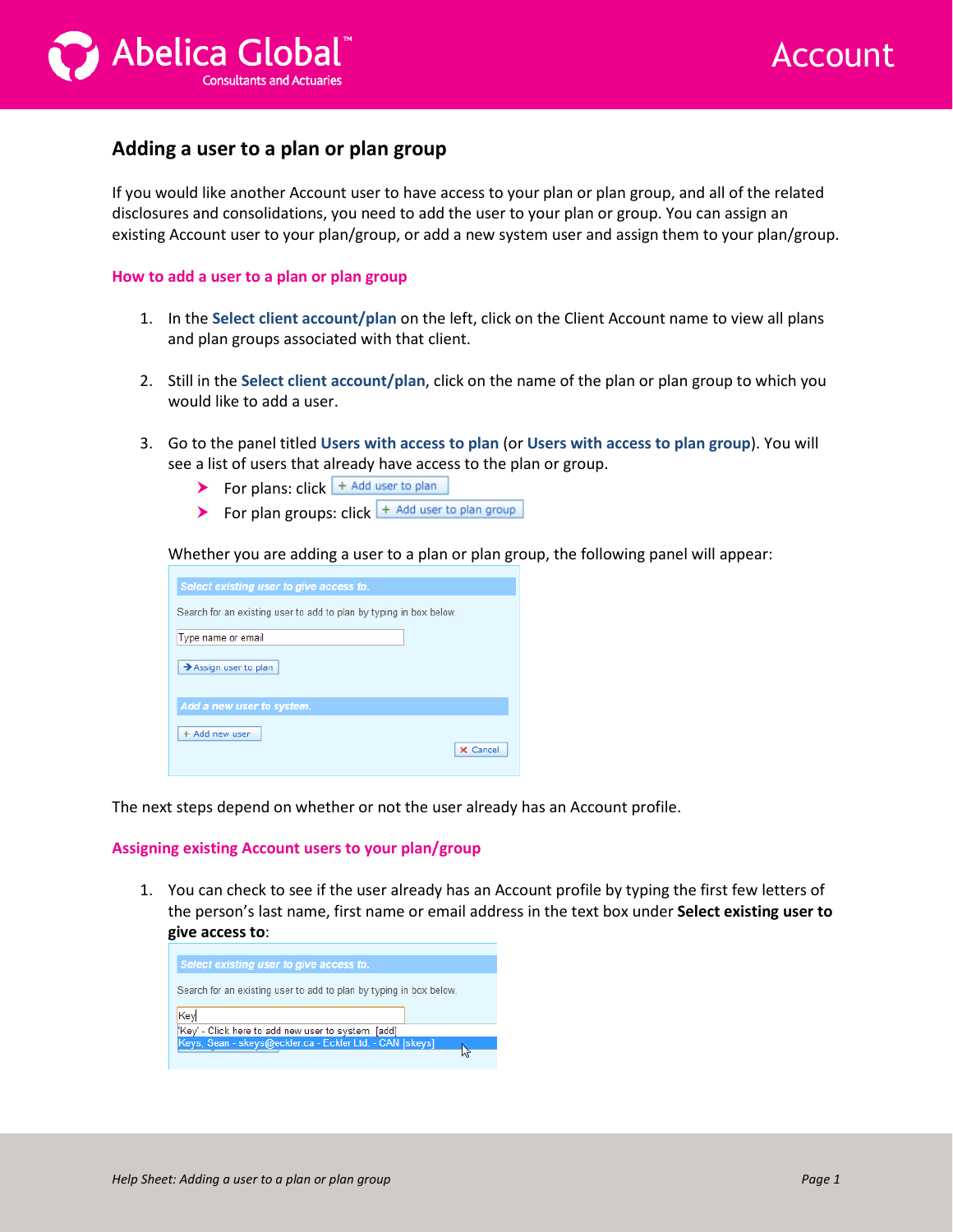



2. If the person has a profile in the system, click on their name to select it as shown above, and then click  $\rightarrow$  Assign user to plan

(If you are adding the user to a plan group, click  $\sqrt{\frac{I\text{I}}{I}}$ .)

3. You will see the following panel:

| Assign user to plan                                                                                      |                                              |      |   |  |
|----------------------------------------------------------------------------------------------------------|----------------------------------------------|------|---|--|
| Name:<br>Fmail:<br>Organization:                                                                         | Keys, Sean<br>skeys@eckler.ca<br>Eckler Ltd. |      |   |  |
| Country:                                                                                                 | Canada (CAN)                                 |      | ÷ |  |
| Phone:                                                                                                   | 416-696-3054                                 | Fax: |   |  |
| Comments:                                                                                                | Actuary                                      |      |   |  |
| Please select the role that this user will play in this plan.<br>None<br>$\checkmark$ Insert<br>X Cancel |                                              |      |   |  |

The user's profile information is summarized at the top. To assign the user to the plan, you must select the role that the user will play from the following three options:

- **Lead Actuary:** Lead actuaries have the greatest degree of administrative rights within the plan or plan group. They are able to:
	- o Create new disclosures
	- o View disclosures/consolidations
	- o Edit disclosures/consolidations
	- o Delete disclosures/consolidations
	- o Edit the plan or plan group information
	- o Delete the plan or plan group entirely
- **Local Actuary:** Local actuaries have all of the same rights as lead actuaries, except:
	- o They cannot delete disclosures/consolidations
	- o They cannot edit the plan or plan group information
	- o They cannot delete the plan or plan group.
- **Client:** Client users have read-only access to the disclosures/consolidations in the plan/group.

When you have selected the user's role within the plan, click  $\sqrt{I_{\text{insert}}}$  to assign the user to the plan.

## **Adding a new system user to your plan/group**

1. If the user does not already have an Account profile, you can set one up by clicking + Add new user .

(If you are adding the new user to a plan group, click  $\sqrt{I}$  Insert beneath the heading Add a new **user to system**.)